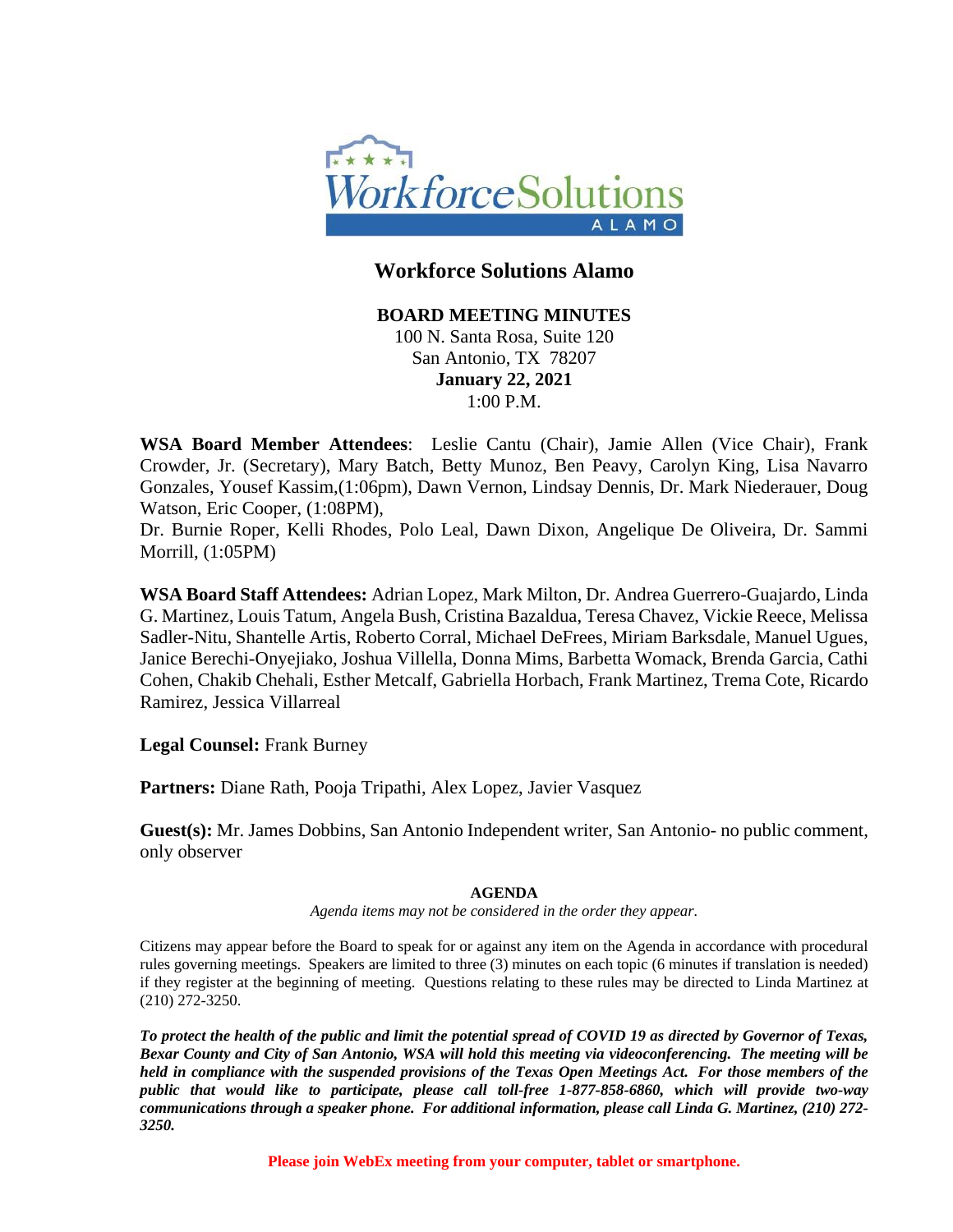#### **You can also dial in using your phone. United States (Toll Free): 1-415-655-0002 <https://wsalamo.webex.com/wsalamo/j.php?MTID=mb03b1d9ee691fe525da75b4b939f5a51> Access Code: 146 656 8443 New to WebEx? Get the app now and be ready when your first meeting starts:**  <https://www.webex.com/>

**During the Public Comments portion of the meeting (Agenda Item 3), the Public may type their name into the chat box or unmute themselves and state their name. The meeting host will call each member of the public for comments, in the order their names were submitted.**

I. Call to Order and Quorum Determination **At 1:01 p.m., Chair Leslie Cantu called the meeting to order. The roll was called, and a quorum was declared present.** 

Chair Leslie Cantu welcomed new WSA Board members: Lisa Navarro Gonzales, Vice President Santana Group Dawn Dixon, Executive Director, ConnectAbility

- II. Declarations of Conflict of Interest Presenter: Chair Leslie Cantu **Director Doug Watson recused himself from agenda items 4b and 6a.**
- III. Public Comment Presenter: Chair Leslie Cantu **None Mr. James Dubbins joined the meeting as an observer, no public comment.**

### IV. Consent Agenda:

Presenter: Chair Leslie Cantu

**Upon motion by Director Batch and second by Director Cooper, the Board unanimously approved the following: Director Doug Watson recused himself from agenda items 4b**

- a. Special Board Meeting December 28, 2020 Minutes
- b. Parent Share of Cost Policy (Watson recused)
- c. JBSA Priority Group
- d. C2Global Professional Services, LLC Adult Services Contract Renewal #1
- e. C2GPS Youth and SERCO Youth Renewal #2
- **Chair Leslie Cantu stated to the BOD members that agenda items D & E are contract renewals and they are not in the packet. However, if anyone would like a copy to review; they may request copies from Adrian Lopez or Linda G. Martinez.**
- **Board Member Jamie Allen stated WSA needs to take precautionary measures on releasing contracts to BOD members via email because these are private contracts with WSA and there are certain items that contractors have the right from public disclosure. This may come in the form of Freedom of Information Act (FOIA).**
- **Mr. Burney reviewed policy on circulation of WSA contracts under the Texas Public Information Act.**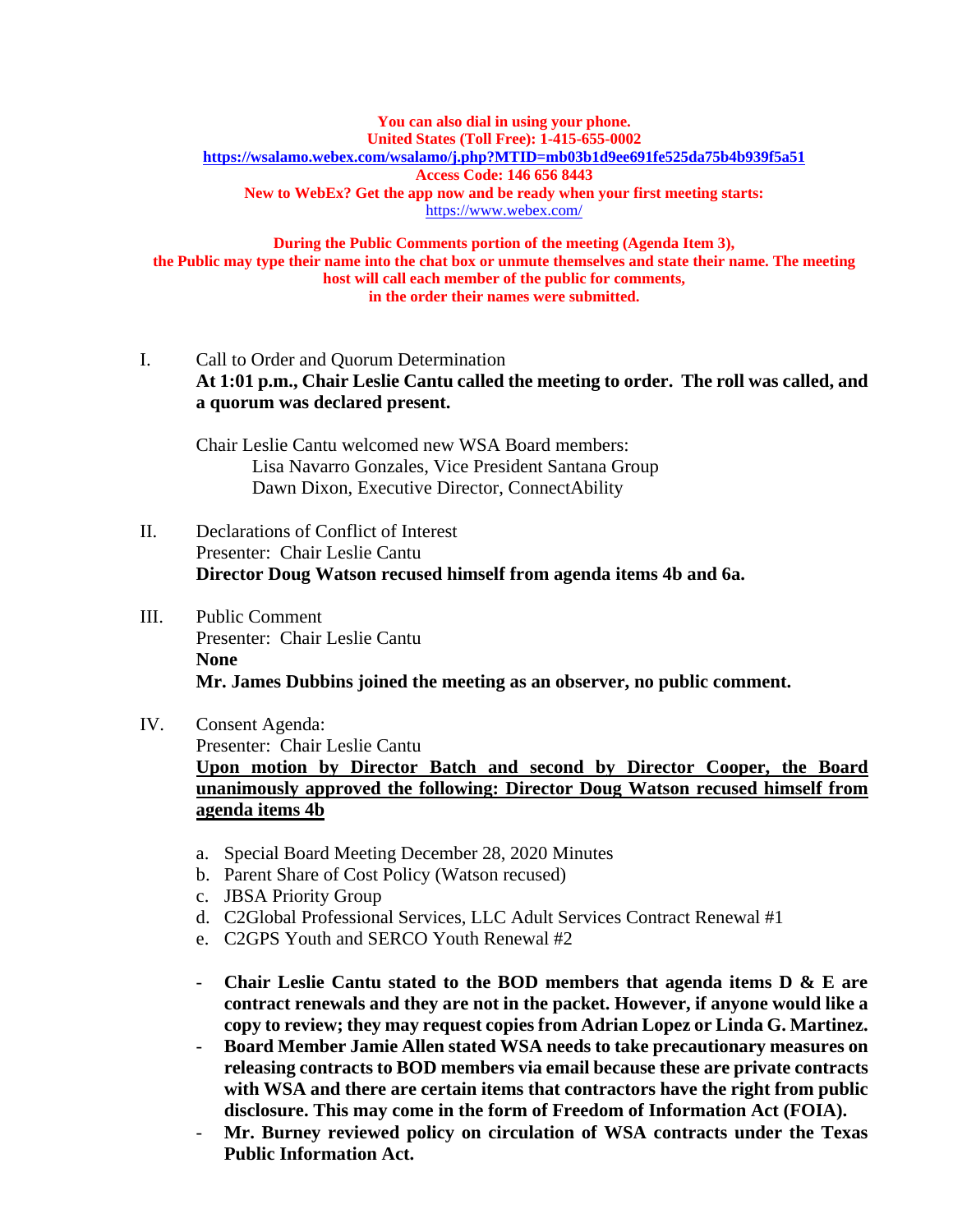- V. Audit and Finance Committee Report: Presenter: Louis Tatum, CFO
	- a. Request for Proposal Financial Monitoring Award (4-year renewal):
	- **Mr. Tatum reviewed the RFP for Financial Monitoring Contract for four (4) one (1)-year terms at a cost not to exceed approximately \$140,000. In no event shall the total term of the contract exceed five (5) years.**
	- **WSA issued a Request for Qualifications (RFQ) for Fiscal Monitoring Services. Requested services on the RFQ include:**
		- o **providing comprehensive financial monitoring reviews and fiscal integrity reviews to ensure that:**
			- **Intended program resources are expended on allowable activities,**
			- **Resources are efficiently and effectively used for authorized purposes and are protected from waste, fraud, and abuse,**
			- **Reliable and timely financial information is captured and reported, and**
			- **Applicable laws, rules, regulations, policies and contract terms and conditions are adhered to.**
	- **Proposals were required to achieve an overall score of at least 70 points to be considered for selection and contract award. The maximum points available was 105.**
	- **WSA received responses from two bidders. The responses were evaluated internally by WSA Staff.**
	- **Board Member Peavy commented on the lack of responses to the RFP.**
	- **Board Member Doug Watson asked how long Christine Nguyen has been working with WSA. She has been working with WSA for possibly nine years.**
	- Mr. Tatum indicated that efforts will be made in future years to expand pool of **applicants.**
	- **Mr. Lopez commented that this type of work is very limited.**
	- **Board Member Jamie Allen commented, "out of respect for the contract process or awarding a contract, it would be best to do outreach and/or use an RFI instead of an RFQ.**
	- **Upon motion by Director Watson and second by Director Peavy, the Financial Monitoring Contract RFP recommending Christine Nguyen, CPA, was unanimously approved by the Board.**
	- b. Request for Approval Enterprise Agreement and Equipment (Network Security Upgrades):
	- **Mr. Tatum briefed the Board on enhancements to the Enterprise Network System, which was approved by TWC in the amount of \$56,407.57 for equipment necessary to upgrade the network as detailed on the Board's disaster recovery plan.**
	- **The Board obtained two quotes for this purchase before Cisco informed the resellers that quotes had already received from our chosen vendor and additional quotes for a Cisco product could not be obtained. Cisco is the sole manufacturer and reseller of the hardware.**
	- **WSA is requesting an Enterprise Security Solution which requires Cisco Firepower Management Center 1600 Chassis (\$13,965.81) and related software.**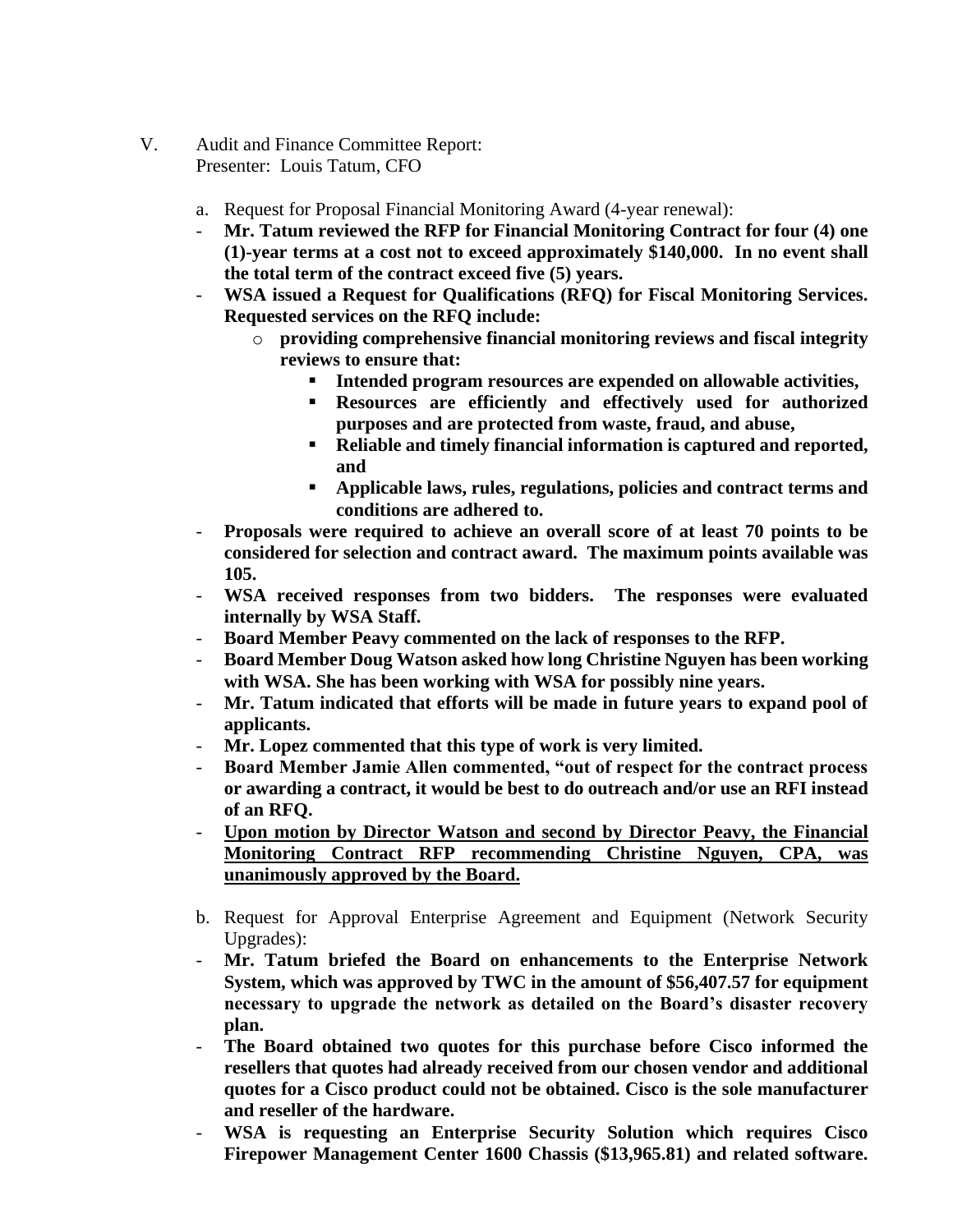**The update will additionally require two Cisco Storage Server base Chassis (\$22,874.50) and two Cisco one row of drives (\$19,567.26) and related software to upgrade WSA's Backup and Disaster recovery systems.**

- **Mr. Lopez informed the Board of Directors according to the policy as the CEO his approval limit is up to \$149,999.99. These items have been procured by the state thru the Texas Department of Information Resources (DIR). Due to the policy threshold, this purchased requires Board approval.**
- **Upon motion by Director Morrill and second by Director Cooper, the purchase of network system enhancements was unanimously approved**.
- VI. Child Care Committee Report: Presenter: Doug Watson

Request for Proposal Child Care Quality Services Award:

- **WSA issued a Request for Proposal (RFP) to obtain Childcare Quality Services on November 13, 2020.** 

**- The Child Care Quality Services is for mentors and assessors for the Texas Rising Star Program, (TRS).** 

**-WSA held a Pre-Proposal meeting on November 19, 2020 and accepted written questions through November 23, 2020. The submission deadline for proposals was December 15, 2020. WSA received two (2) proposals and both were deemed responsive and moved forward to be evaluated. After the tabulation of evaluator scores the two proposals were ranked and a recommendation is being made to award the contract to the highest ranked Proposer, City of San Antonio with an overall score of 90 points out of 100.**

**- Board Member Ben Peavy stated he noticed some of the weaknesses and pointed out COSA may not have the ability to provide services to rural areas outside of SA. Is there a way to mitigate or work with the COSA to ensure we are providing good services to rural areas?**

**- Child Committee Chair Doug Watson clarified COSA already provides services thru CCS and they also conduct the financial portion in making sure parents qualify for CCS. They have done extensive outreach in the rural areas to maintain the 80/20 percentage that the contract requires.** 

**- Director Watson voiced his concern regarding the amount of time COSA takes in hiring staff. This contract needs to be executed on Feb. 01, 2021 and staff need to be in place. He also addressed the possibility of adding the timeliness of hiring staff to the contract.** 

**- Board Member Eric Cooper gave kudos to Director Watson for his leadership and the thoroughness of this process. Also, added there are great internal staff that can be potentially good candidates and COSA should be informed and recommendation made to consider internal candidates.** 

**-CEO Lopez confirmed WSA Board Staff will monitor very closely in terms of the timeline. WSA will ensure there is a smooth transition and the selected contractor will be asked to provide a 30, 60, 90-day plan to include outreach to rural areas.** 

- **Upon motion by Director Batch and second by Director Cooper, the CCQ Services contract was unanimously awarded to COSA by the Board (Watson recused)**

VII. Strategic Committee Report: Presenter: Dr. Andrea Guerrero-Guajardo, CIO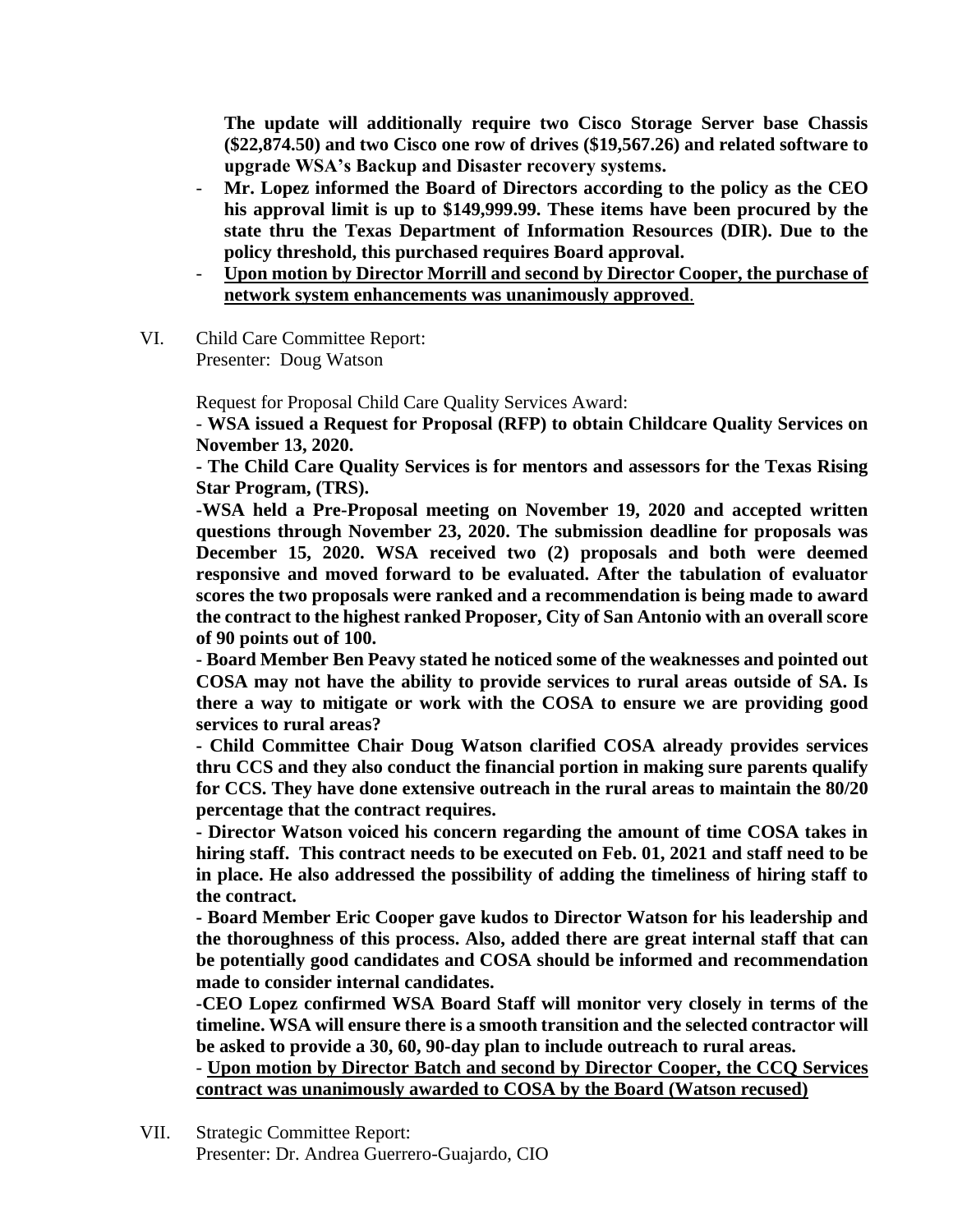Local Plan 2021-2024:

- **Dr. Guerrero-Guajardo briefed the Board on the lengthy process to prepare the Local Plan governing WSA for the next two years. The last time it was updated was 2017.**
- **The draft plan is a work-in-progress, has been available for public input as required by TWC regulations, and involves all departments of WSA. Public comment will be available beginning Jan. 8 – Jan 22, 2021. This was posted for the minimum of 14-days but will stay posted as long as needed to gather community involvement.**
- **TWC Goals Strategic Plan 2021-2025:**
	- **Support a Workforce System that allows employers and workers to achieve and sustain economic prosperity**
	- **Promote employers' access to the talent and abilities of individuals with a disability. Accommodate such workers in the workplace and assist with maintaining and advancing their careers successfully**
	- **Prepare individuals for employment by supporting education and training that equips individuals with in-demand skills as identified by employers**
	- **Accelerate employment pathways for veterans, service members and their spouses as they transition to civilian occupations in Texas**
	- **Fostering systems that enhance early education, support strong families, advance the growth of the at-risk workforce to accelerate their employment opportunities, and help support personal and family stability**
- **Plan is comprehensive and includes targeted and in-demand industries, outreach, programs, and economic/workforce analysis.** 
	- o **Local Plan Components:**
		- **Board Strategic Vision**
		- **Economic and Workforce Analysis**
		- **Core Programs**
		- **One-Stop Service Delivery**
		- **Workforce Investment Activities**
		- **Adult, Dislocated Workers, and Youth Services**
		- **Fiscal Agent, Grants, and Contracts**
		- **Performance**
		- **Training and Services**
		- **Apprenticeship**
- **Dr. Guerrero-Guajardo discussed the Sector-based strategies.** 
	- o **Employer-driven partnership within a critical industry that brings together education, economic development, workforce systems, and community organizations to identify and collaboratively meet the workforce needs of that industry within a regional labor market**
	- o **Career pathways, apprenticeships, industry-credentials that promote and formalize sector partnerships**
- **Staff continues to conduct regional economic analysis related to target industries and occupations and will provide the final draft of the document to the WSA Board in January 2021.**
- **The WSA region continues to have strong and diversified industries, and many**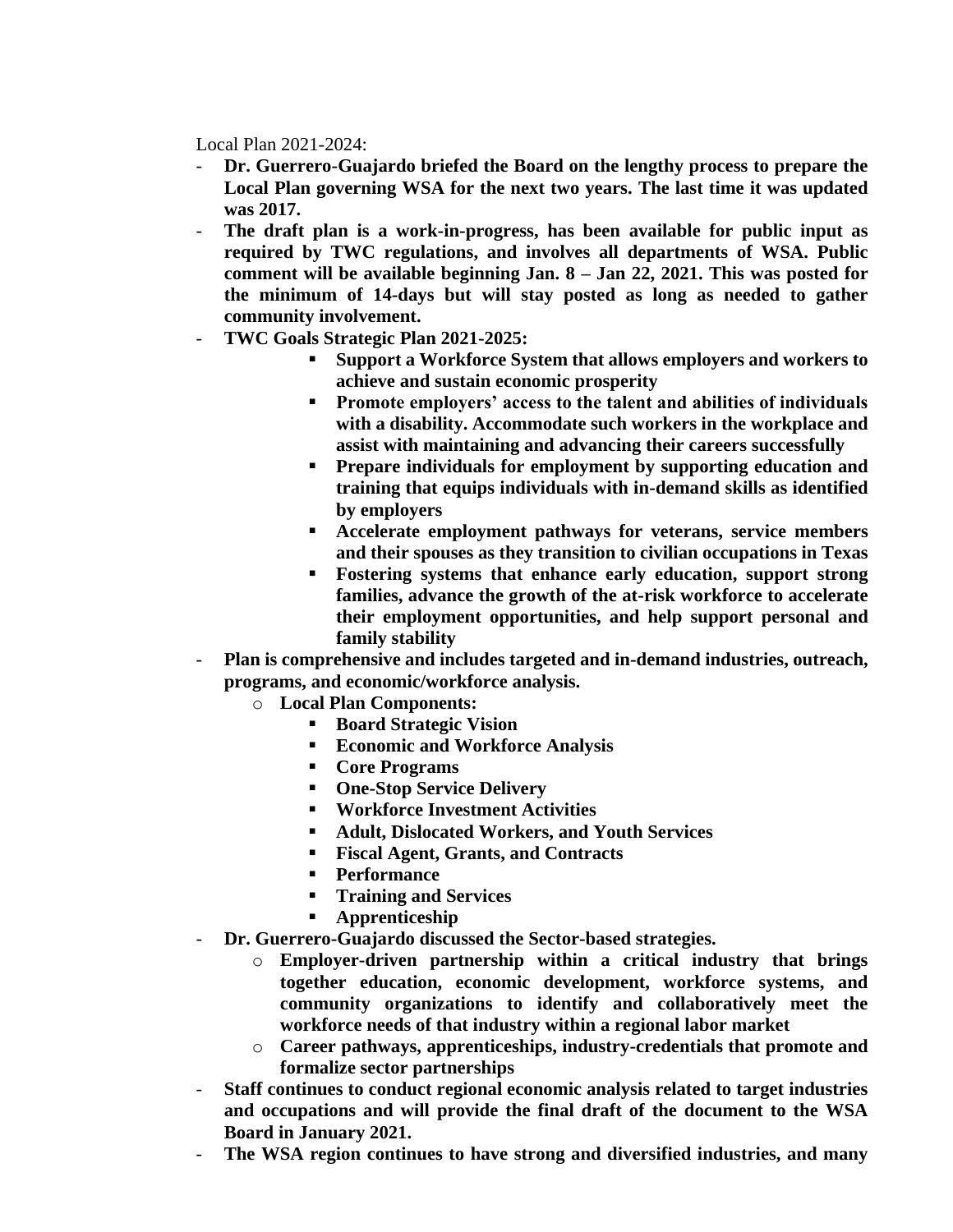**industry sectors in the area are considered emerging in-demand industry sectors. For 2021-2024, the WSA Board will target industries for both the high demand and targeted occupations that are expected to continue to experience high growth, high demand and offer living wages.** 

- **Director Morrill asked about how the methodology was determined and complimented staff on its work/preparation. Director Morrill also asked if the data accessible on WSA website and how often is it updated. When the data is updated, how is it released and published because this data is very rich and robust.**
- **Dr. Guajardo replied, because the analysis is done internally, we are a liberty to complete it as often as needed and since the data is changing rapidly, it must be continuously monitored. Frank Martinez provided links where data reports are pulled from : [\(https://texaslmi.com/](https://texaslmi.com/) and [https://texaslaboranalysis.com/\)](https://texaslaboranalysis.com/) via chat. DataViz will be updated with reports and data.**
- **Mr. James Dubbins, SA Independent Writer, asked what does the turnover rate measure?**
- **the data is pulled from a tool used to generate Labor Market, Economic Modeling Specialists International, (E.M.S.I.).**
- **Mr. James Dubbins, SA Independent Writer asked what is considered a high turnover rate?**
- **Mr. Frank Martinez replied typically for our analysis we use 60% as the cut off for the smaller counties. Also, Economic Modeling Specialists International, (E.M.S.I.) indicate that 75% and above are a high turn-over rate.**
- **Board Member Jamie Allen asked how has WSA adjusted for COVID in these number and how are they COVID driven?**
- **CEO Lopez replied, part of the challenge is understanding the full impact of the pandemic and on these types numbers and the data we are pulling. We will continue to monitor these numbers and continue to pull data and move forward.**
- **Dr. Guajardo added, this will be a regular report done in a quarterly basis to show the trends within the job market.**
- **Dr. Guajardo discussed in depth the below areas:**
	- o **Hiring Gap by Industry (Monthly Job Postings vs. Hires June 2020- November 2020)**
	- o **Hiring Gap by In-Demand Occupations**
	- o **Addressing the Gap**
- **Board Member Dr. Morrill stated this information can also be used for marketing.**
- **Board Member Angelique De Oliveira offered additional data that would include the number of graduates from Goodwill Careers and/or Restore Education or other partners that have completed a short-term certification to include in the report.**
- **Development of Annual Evaluation Report with focus on:**
	- o **Core Programs**
		- **Performance Metrics**
		- **Key Performance Indicators**
	- o **Partnerships**
		- **ETPL Training Partners**
		- **Education Partners**
		- **Employers**
		- **Elected Officials**
		- **Job Seeker/Client**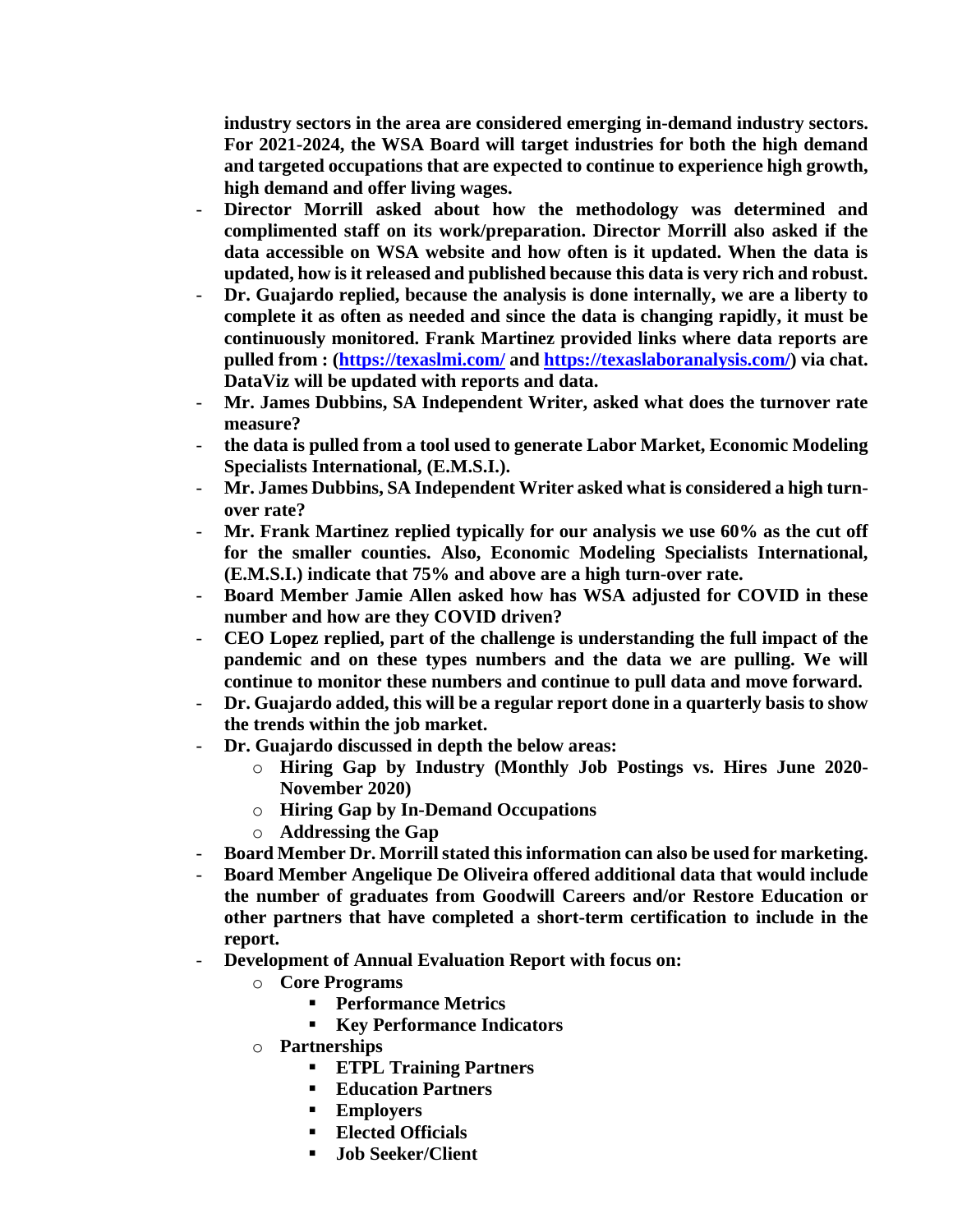- o **Industry Metrics**
	- **Placement in Target Industries**
	- **Real-time Wage Data**
	- **Incumbent Worker Reskilling/Upskilling**
- o **Economic Impact**
	- **Contribution to economy**
	- **ROI of Core Programs, Non-Core Programs, and Childcare**
- **Dr. Guajardo provided website and email for the Local Plan**
	- o **Website:<https://www.workforcesolutionsalamo.org/announcements/>**
	- o **Email: [LocalPlan@wsalamo.org](mailto:LocalPlan@wsalamo.org)**
- **CEO Lopez reminded Board that this Plan is a "living" document and should be updated and used throughout the next two years.**
- **Upon motion by Director De Oliveira and second by Director Watson, the Local Plan was unanimously approved by the Board.**
- VIII. Oversight Committee Report:

Presenter: Ricardo Ramirez, Director, Quality Assurance

**Monitoring Timeline Briefing:** 

- **- Mr. Ramirez reviewed compliance monitoring requirements and timelines.**
- **- In alignment with functions that are required of Local Workforce Development Boards, WSA both contracts out and performs internal oversight and compliance. monitoring of federal and state grants as operated by subrecipients and contractors.**
- **- Monitoring goals include the following: automating and streamlining systems, incorporating additional audits to minimize subcontracted costs, completing monitoring of projects on a more frequent basis (e.g., twice a year instead of yearly).**
- **- Agenda item was not up for approval, however, Chair Leslie Cantu, requested for a motion to approve the monitoring timeline to ensure all Board Members understood the timeline.**
- **- Upon motion by Director Vernon and second by Director Crowder, the compliance timeline and requirements were unanimously approved.**

## IX. Committee of Six Chair and/or Partner Staff Report Presenters: Diane Rath, Pooja Tripathi, Alex Lopez

- - **Ms. Diane Rath, Ms. Alex Lopez, and Ms. Tripathi expressed appreciation that this item was added to the Agenda. They look forward to C of 6 meeting next week to hear 2021 plans for WSA and the Local Plan.**
- **Ms. Alex Lopez emphasized the efforts of COSA in workforce development.**
- X. CEO Report:

Presenter: Adrian Lopez, CEO

- a. Unemployment Claims & Responses
- b. Performance, Facilities, Financial and Regulatory Compliance, Organizational, Branding, Funding, Partnerships, Event highlights
- c. New Staff Introduction: Cristina Bazaldúa, Director Public & Government Relations
- **In the interest of time, Mr. Lopez asked Board to review items (a) and (b).**
- **He introduced Ms. Cristina Bazaldúa as the new Director of Public and Government Relations.**
- **Ms. Bazaldúa expressed her enthusiasm to be a part of WSA and share stories of people.**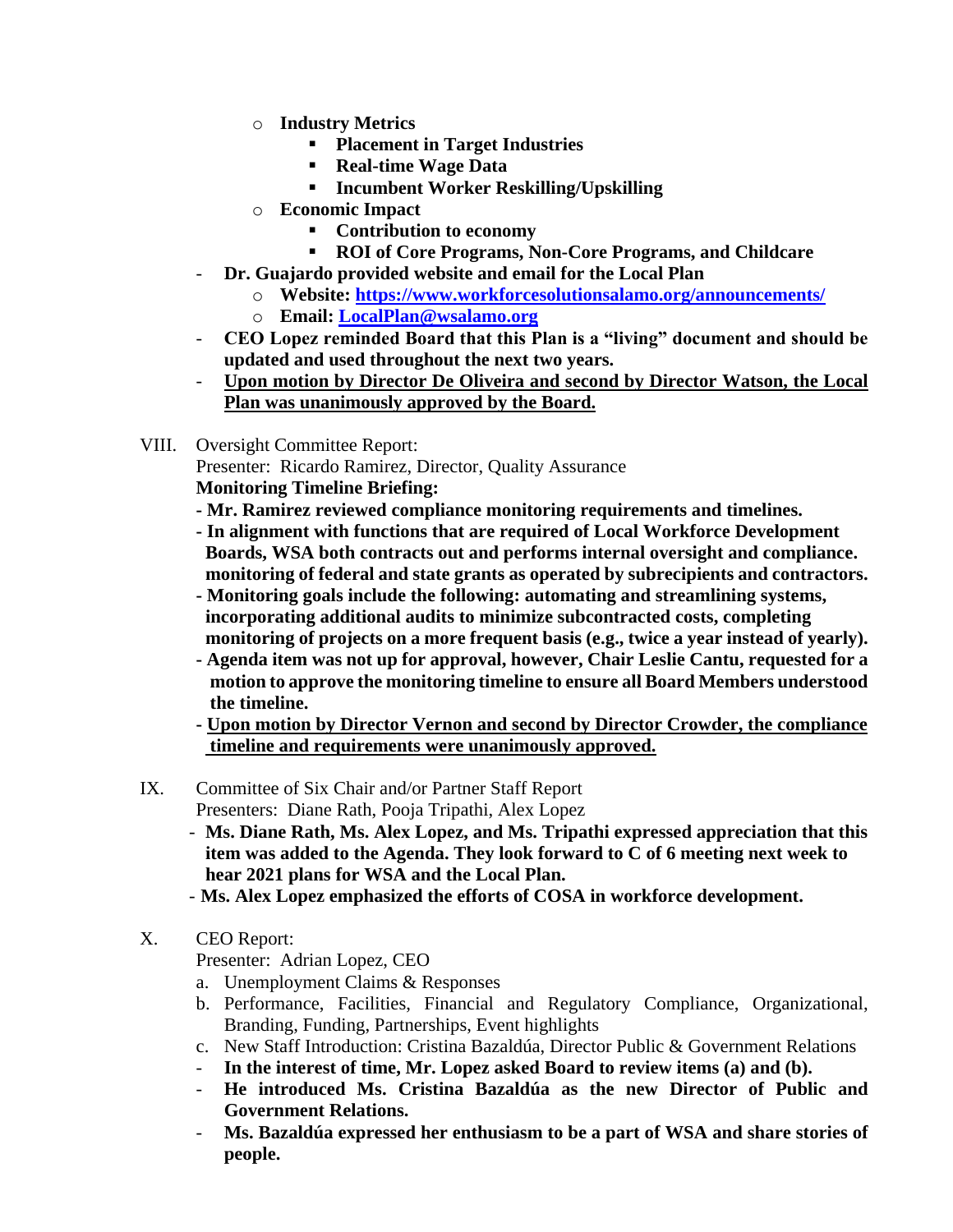- **CEO Lopez has charged Ms. Bazaldúa with reaching out to Board Members to add profiles and pictures.**
- XI. Chair Report:

Presenter: Chair Leslie Cantu

- a. Board Priorities 2021
- **Chair Cantu reviewed the Board priorities for 2021, adding the importance of development of partnerships throughout all areas of WSA.**
- **Chair Cantu briefly discussed the organizational transformation of WSA, to include the Professional Employer Organization (PEO) to support HR and Payroll functions.**
- **Agency Coach will address:**
	- o **Work culture**
	- o **Collaboration strategies**
	- o **Staff Innovation**
	- o **Sense of purpose**
	- o **Continue IT Changes**
	- o **Security enhancements**
	- o **IT plan for delivery of services**
	- o **New Initiatives** 
		- **Workforce Academy**
		- **Child Care Partnerships, Educare**
- **Director Peavy requested that diversity and inclusion be a priority of the Board as well.**
- **Upon motion by Director Cooper and second by Director Vernon, the Board Priorities (with diversity priority) was unanimously approved by the Board.**
- b. Review of WSA Demographics, Attendance and Board Make-up January 2021
- c. WSA Board Attendance Policy
- **Chair Cantu asked Board to review Attendance Policy and provide feedback on changes/edits.** 
	- o **CEO Lopez informed the Board, edits have been made specifically, the addition of the phrase, least 75% of all scheduled Board and committee meetings**
- **Director Allen recommended adding to the second paragraph the word 'assigned' committees to indicate the Board Members do not attend all committee meetings, only those they are assigned and/or volunteer to participate.**
- **Mr. Frank Burney recommended the policy should be reviewed and any changes be sent to him.**
- **Director Munoz asked if virtual meetings were going to be acceptable and/or included due to the pandemic and it is easier to attend meetings while traveling.**
- **Mr. Frank Burney responded unclear of what TX Gov. and legislature will decide. Due to the pandemic crisis, Open Meeting Act have made an exception to the rule for virtual meetings. Additional clarification will be provided as it is received by legal counsel to the Board.**
- d. Board Meeting Schedule for 2021
- **Upon motion by Director Allen and second by Director Watson, the 2021 schedule was unanimously approved.**